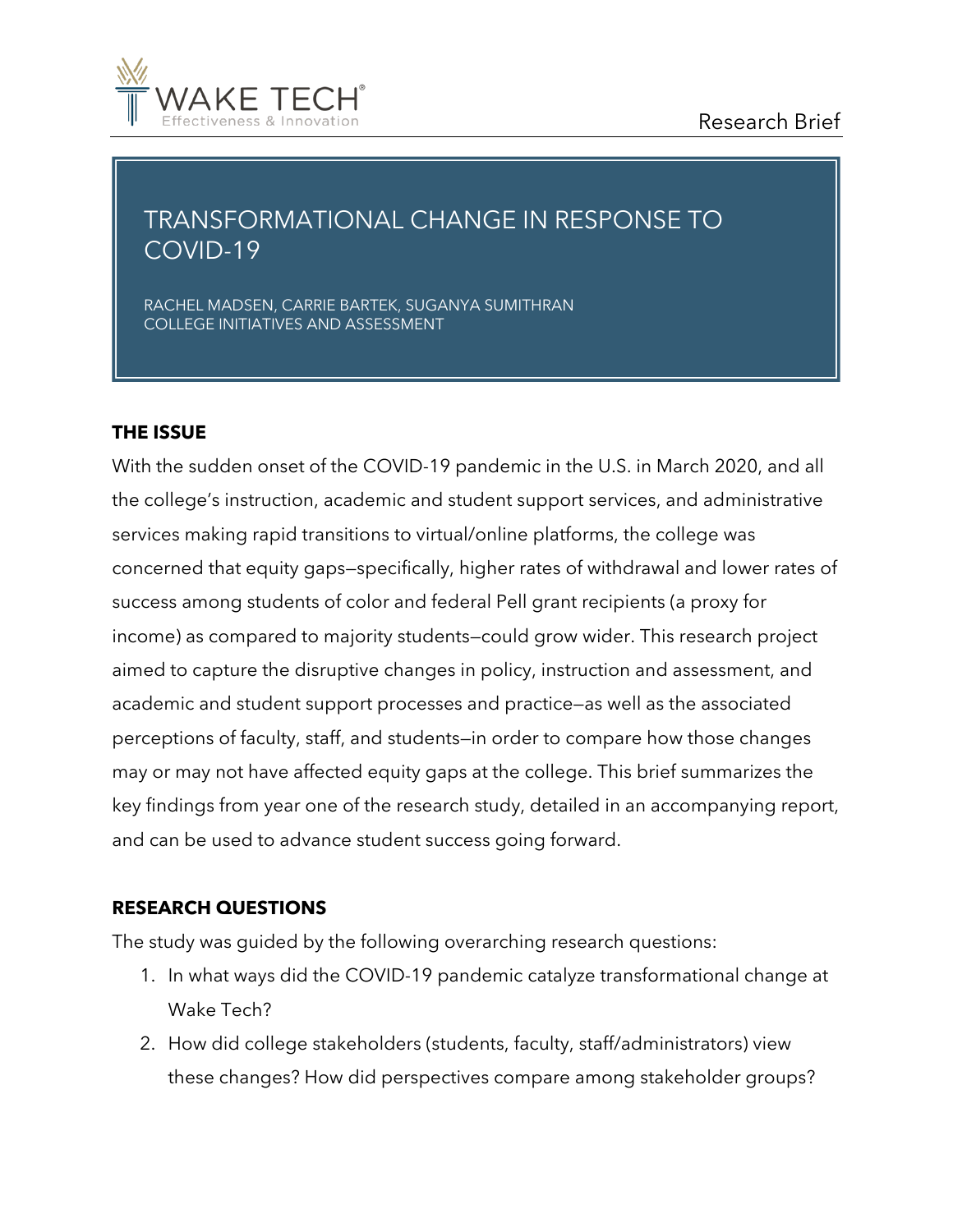- 3. Is there an association between institutional changes and significantly different success<sup>[1](#page-1-0)</sup> and withdrawal rates<sup>[2](#page-1-1)</sup> compared to prior to COVID-19?
- 4. Is there an association between institutional changes and widened or narrowed equity gaps in student success and withdrawal rates, particularly for students of color and those with low incomes?

# **DATA AND METHODS**

Both qualitative and quantitative data were collected and analyzed independently and then compared to gain a more complete understanding of how sudden changes in instruction and services due to COVID-19 may have affected equity gaps at the college. Qualitative data collection included focus groups, interviews, and openended survey questions. Quantitative data analysis included descriptive statistics of survey responses and course enrollment, as well as conducting a quasi-experimental study using Propensity Score Matching (PSM) statistical techniques to assess the impact of COVID-19. Using administrative data sets from Spring 2019, Fall 2019, Spring 2020, Fall 2020, and Spring 2021, student success and retention were compared by gender, race-ethnicity, and Pell Grant status.

## **KEY FINDINGS**

- **Key College Challenges** to overcome to transition to fully online service delivery:
	- (a) Using new systems for making appointments
	- (b) Using video conferencing platforms for meetings and classes
	- (c) Quickly scaling up online service delivery to meet the demand
	- (d) Converting seated courses to fully online in a matter of two weeks, but especially hard for the health sciences, trades, and Workforce Continuing Education

<span id="page-1-0"></span>

<sup>1</sup> Success Rate: Percentage of A, B, C, S, and P grades out of all grades including withdrawals but excluding AU, X, SR, and NA.

<span id="page-1-1"></span><sup>2</sup> Withdrawal Rate: Percentage of W, WP, WE (special COVID-19 withdrawal grade), and WF grades out of all grades excluding AU, X, SR, and NA.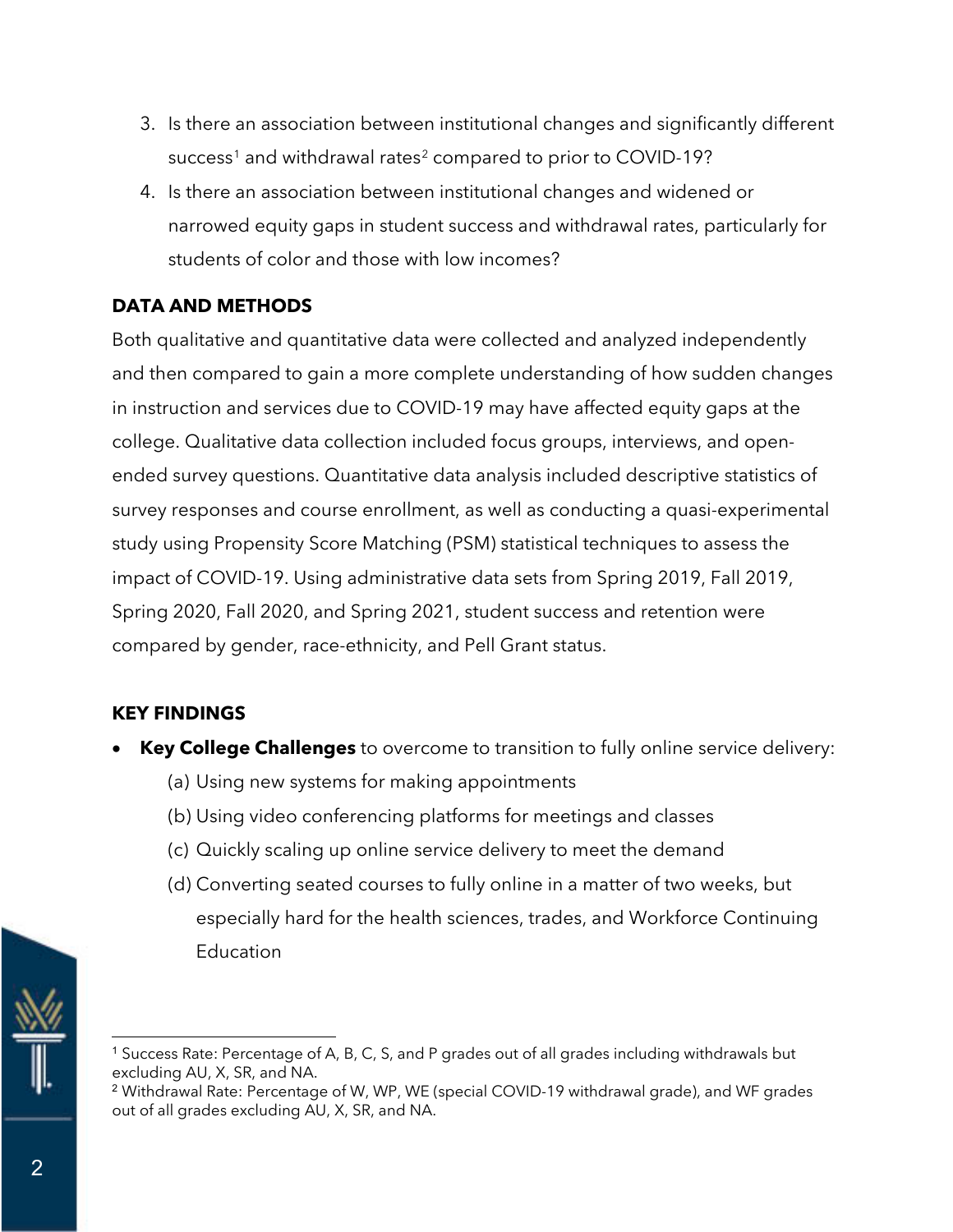- (e) Engaging students in courses that converted from seated to online, as engagement was perceived to have dropped
- (f) Significantly expanded workload for faculty following the transition to online instruction (due to rapid course redesigns, increased communication with students and expanded number of sections to teach in lab and clinical courses) and associated mental and physical toll
- (g) Faculty, staff, and students experienced similar and numerous challenges when working and learning during the pandemic: abrupt and ongoing challenges with childcare, managing virtual learning for their children, changes in work schedules, financial issues, lack of motivation, and increased stress and anxiety, overall.
- **Key College Solutions/Changes** to prevent attrition and reduce COVID-19 impacts on student access and success:
	- **Laptops:** Providing laptops to students who did not have computer access (either via the free laptop distribution or loaning laptops through the college libraries)
	- **Gift cards:** Providing grocery store gift cards for students in need of food assistance
	- **Expanded hours of virtual service availability** (e.g., tutoring, academic advising, financial aid advising, etc.) to meet the needs of students who work or have other obligations during typical work hours (Monday-Friday, 9am-5pm)
	- **One-stop Answer Center and coordinated academic and non-academic support services** (Student Experience Program) that streamlined answers to student questions and referrals to specific supports/services
	- **More flexible course attendance policies**
	- **More flexible course due dates and late work policies**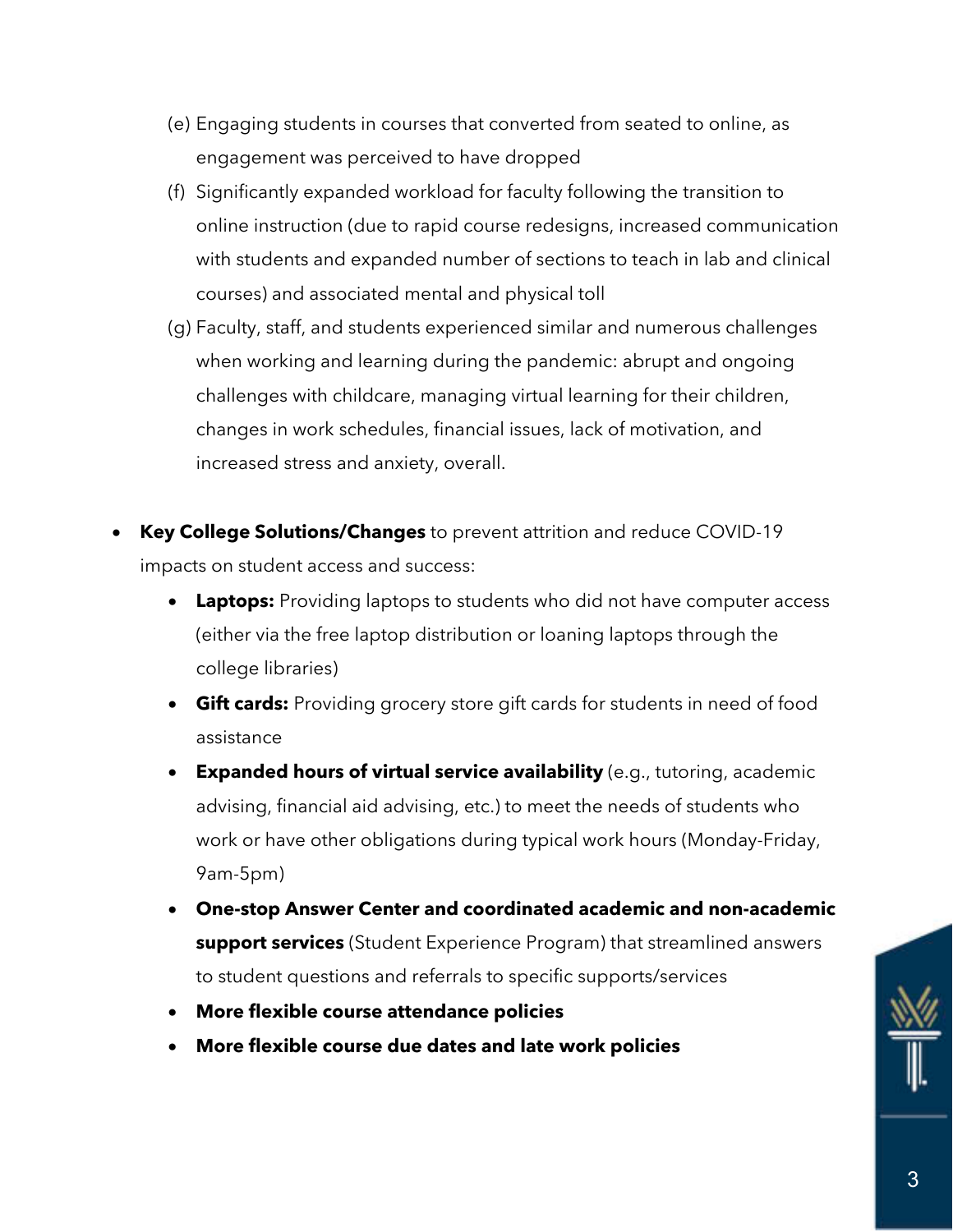- **Different course assessments:** different assignments, quizzes, or tests than originally planned
- **Increased communication with students:** frequency of contact with students changed, and tended to increase, due to virtual office hours and more widespread use of messaging via Microsoft Teams
- **Increased use of MS Teams and videos in courses.**

# • **Key College Shifts in Attitudes:**

- **Technology adoption:** The pandemic sped up planned implementation and adoption of new technologies and allowed faculty and staff to experience the benefits of conducting classes and operations online beyond physical campuses.
- **Assumptions about remote instruction:** While faculty experienced in teaching online expressed gratitude about being prepared in advance through EPIC (eLearning Preparedness Initiative across the College) certification, many faculty who had not taught online embraced online learning during the pandemic.
- **"No going back":** As we transition out of the pandemic, the prevalent attitude among faculty and staff is that we have changed for the better, with a desire to keep many of the innovations put into place during the pandemic. Assumptions about online learning, for those who rapidly transitioned, changed toward acceptance and finding benefits.
- **Student Perceptions of Most Helpful Practices**
	- **Top course practices that helped students learn**, especially Black/African American Pell recipients:
		- In-person classroom instruction, labs, or other in-person, hands-on learning opportunities

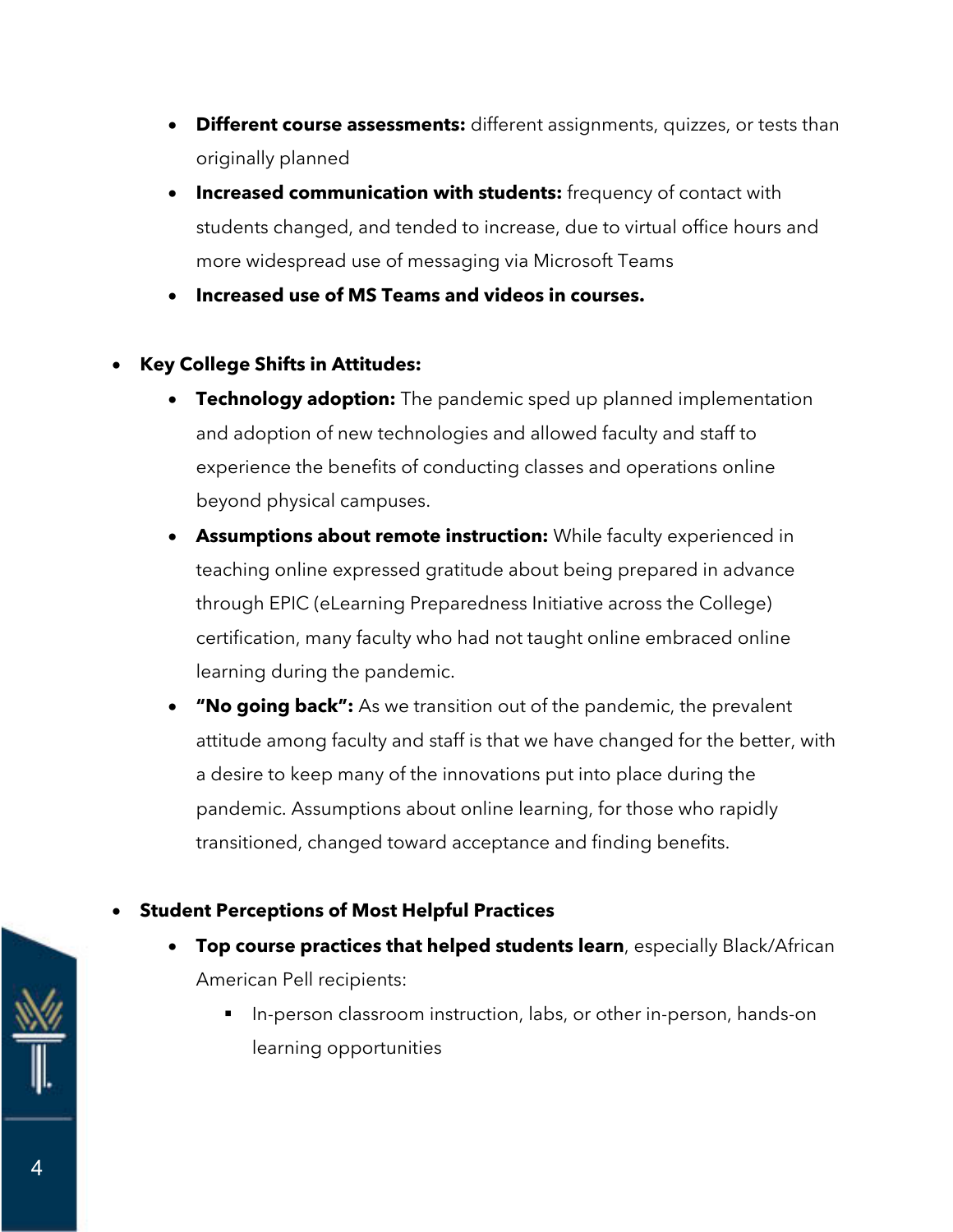- Watching videos on course content that were created by students' instructor
- Attending tutoring sessions with the Individualized Learning Center (ILC)

How helpful have the following instructional practices been for you in learning course material this semester? (1=Not helpful at all, 2=Somewhat helpful, 3=Very helpful; 4=Extremely helpful)



## • **Top course practices that helped students complete their courses**:

- Weekly checklists provided by students' instructor
- Flexible due dates for assignments
- Flexible attendance policies
- Flexibility in how students could turn in assignments

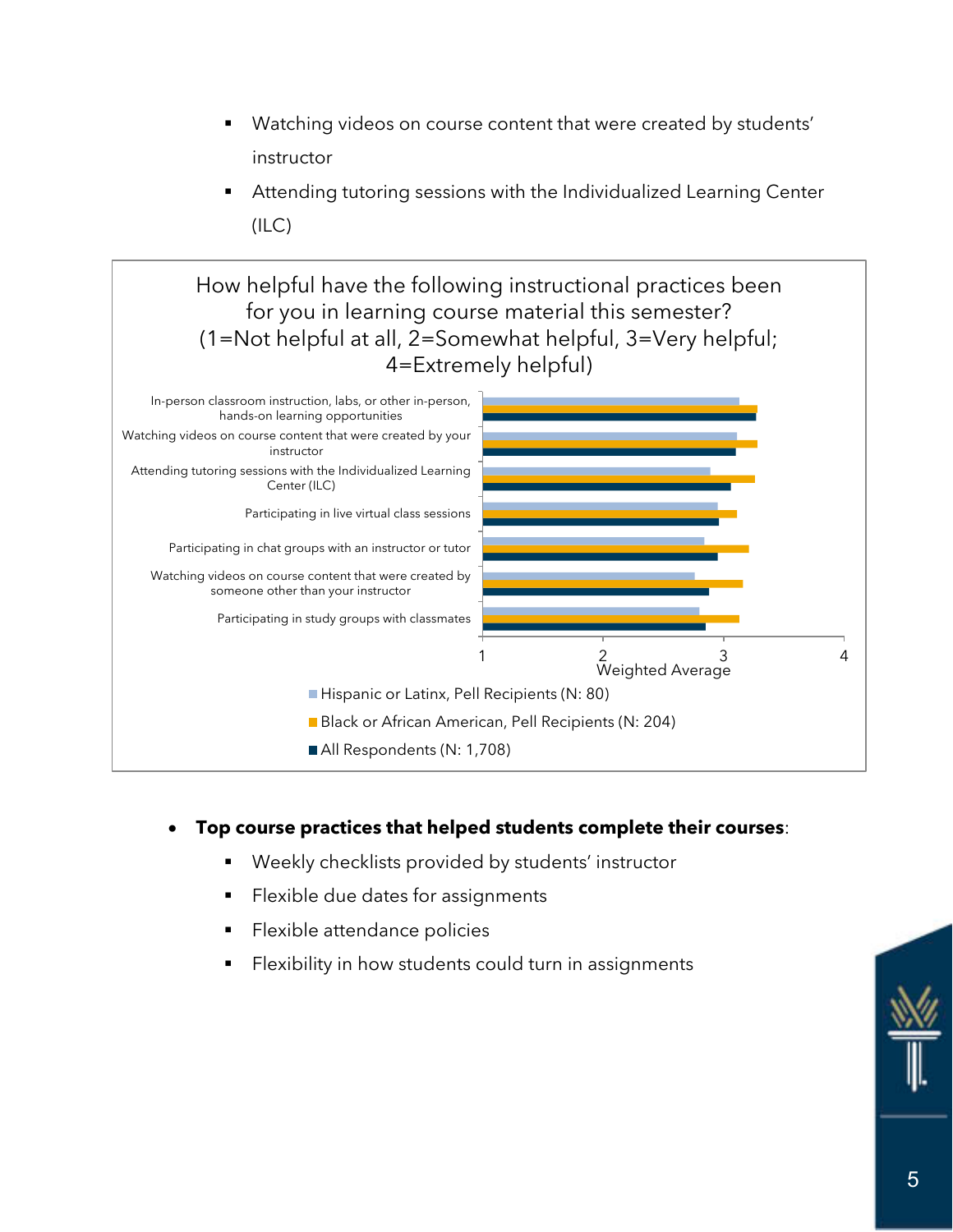

• **Top supports that helped students stay enrolled at the college,** 

especially Black/African American Pell recipients:

- Financial assistance (e.g., grants, scholarships, gift cards, etc.) (also particularly helpful for Hispanic/Latinx Pell recipients)
- Food assistance (e.g., the Nest [college's food bank], grocery store gift cards)
- Technology assistance (e.g., laptop or tablet access).

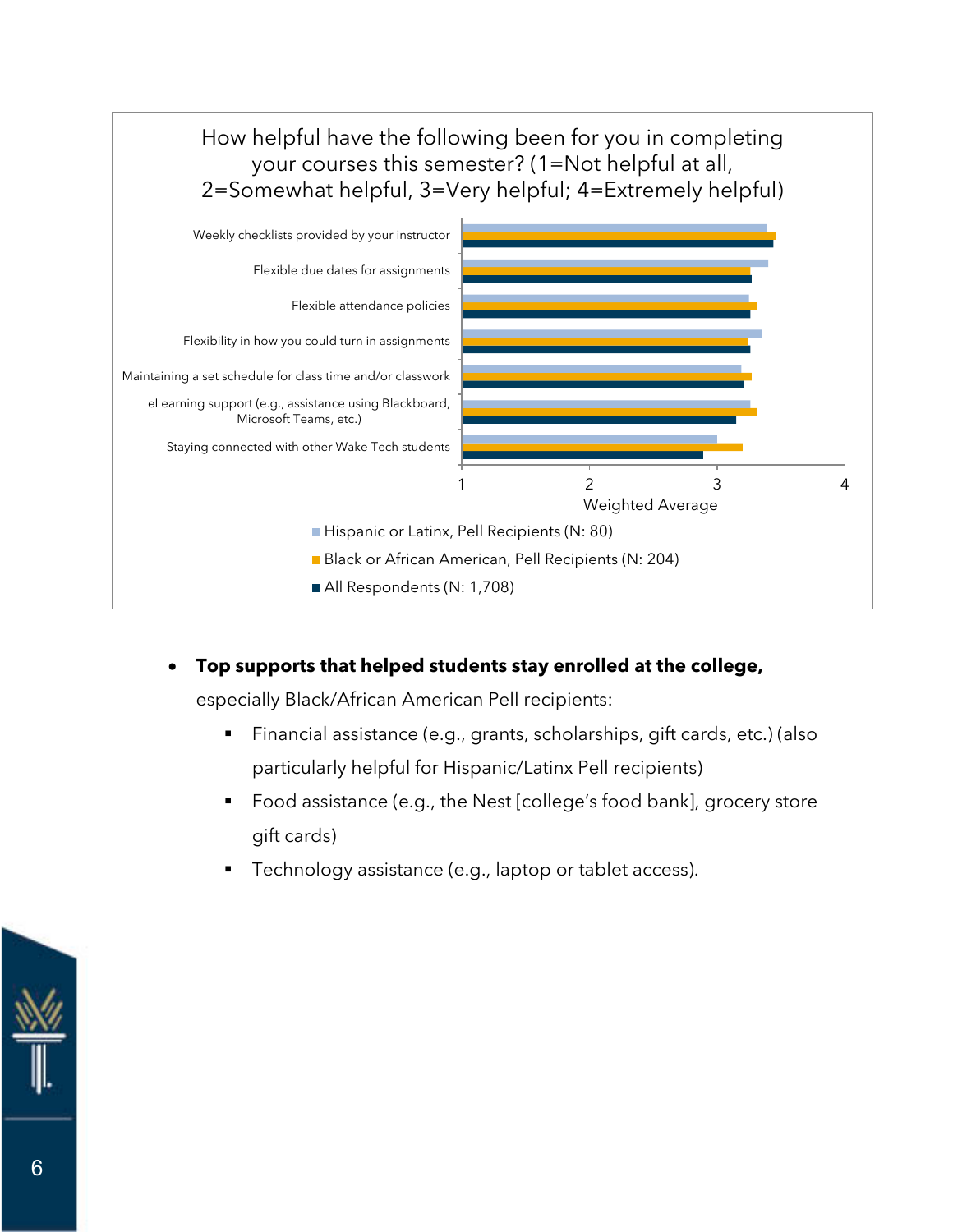

### • **Course Enrollment**

- Even with the more limited course offerings during the pandemic, there were not drastic declines in overall enrollment (seats) or major shifts in the demographic composition of the course seats when comparing Fall 2020 to Fall 2019 and Spring 2021 to Spring 2019.
- In Fall 2020, nearly all of the demographic proportions by raceethnicity/gender and race-ethnicity/Pell status remained consistent with Fall 2019; the most notable difference was a two-percentage-point gain for Black/African American Non-Pell students and a two-percentage-point drop for Black/African American Pell students.
- Spring 2021 showed a net loss of male students and Pell recipients, although demographics proportions by race-ethnicity/gender and raceethnicity/Pell status remained relatively consistent to Spring 2019, overall.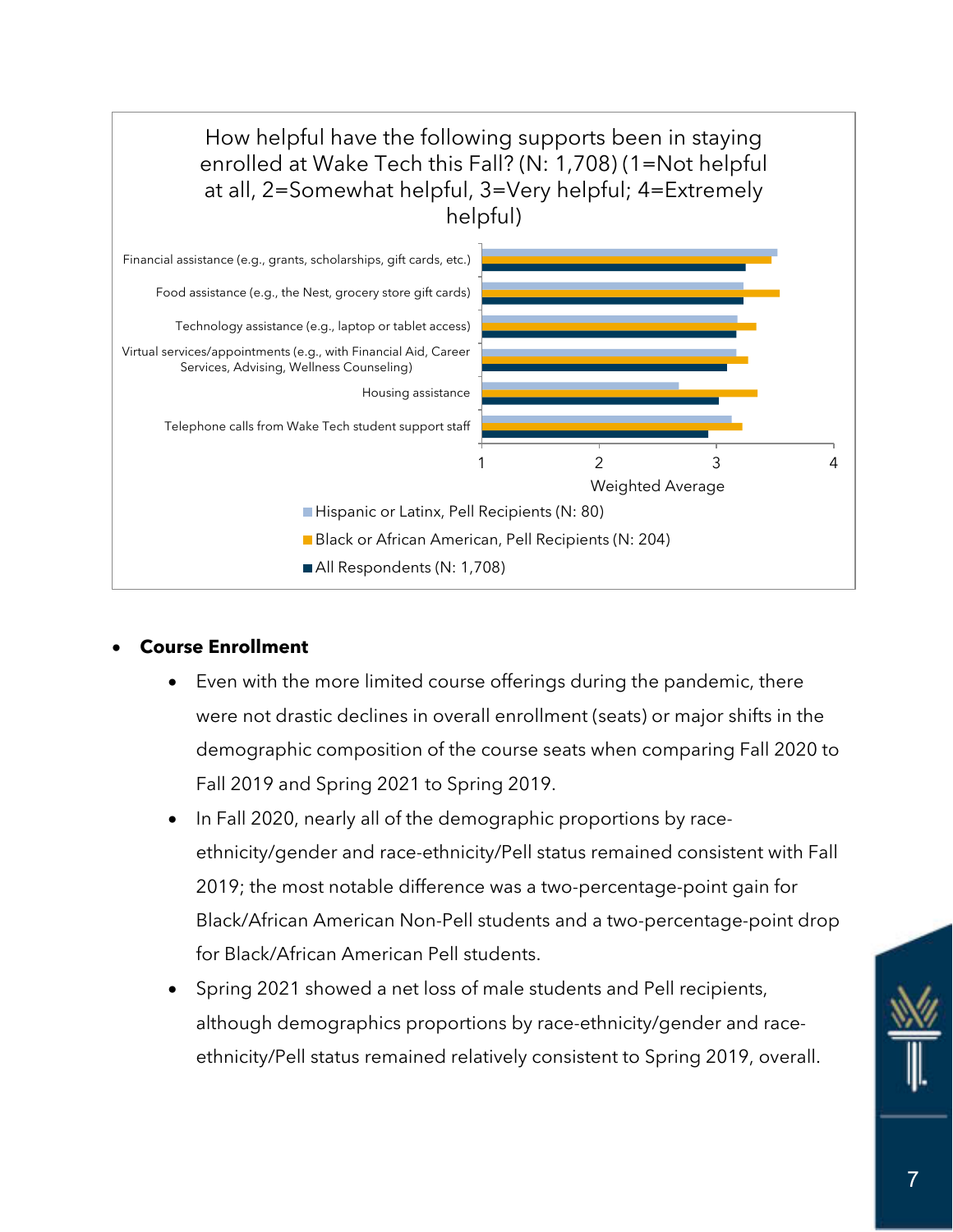

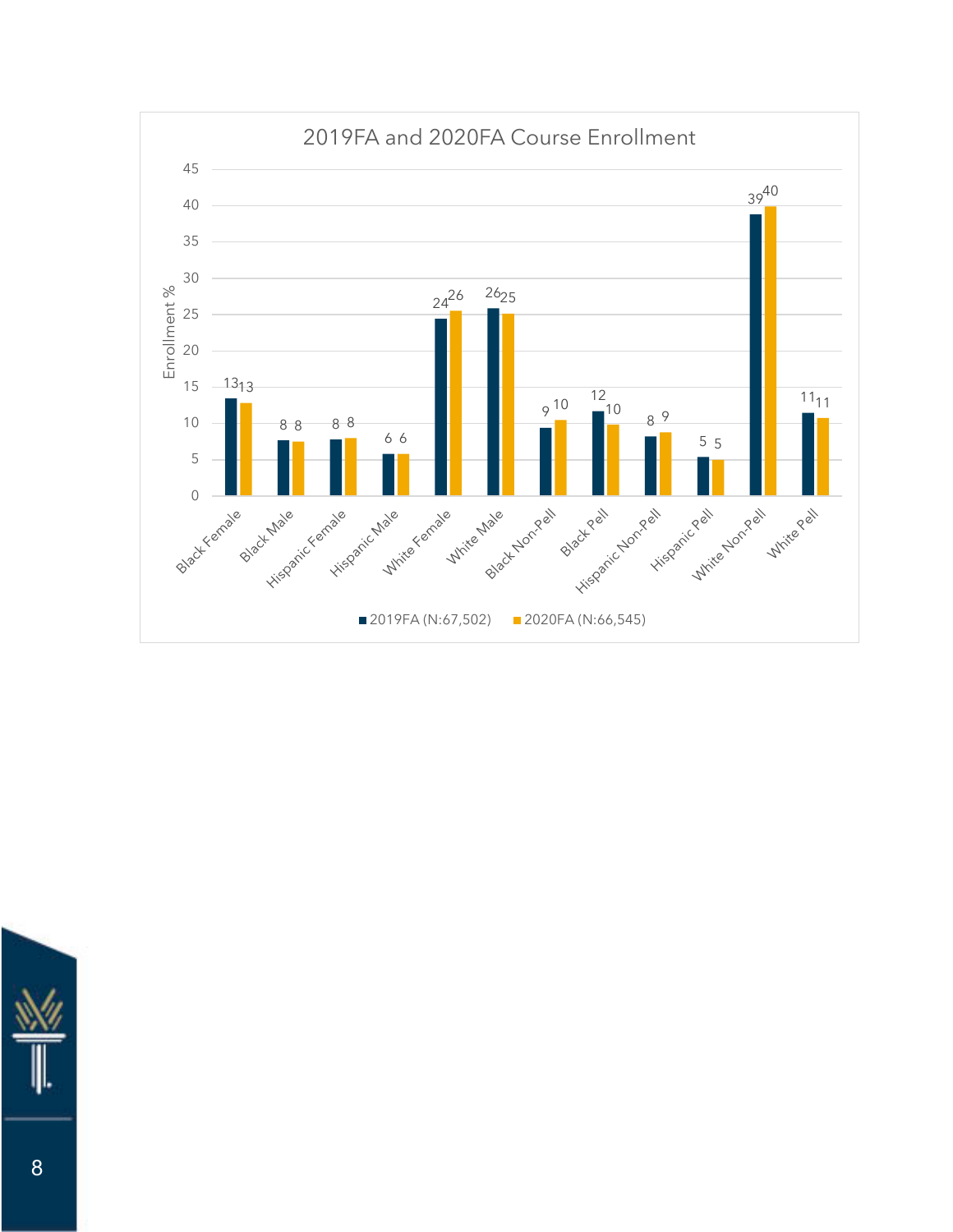

### • **Student Course Performance**

• **Courses converted from seated to online in Spring 2020:** Compared to Spring 2019 (and controlling for student characteristics), the one significant change in course success rates was a decrease for Black/African American Pell Grant recipients; a precipitous increase in withdrawal rates occurred across all demographic groups in courses that converted from seated to online delivery, especially for Black/African American males and Black/African American Pell Grant recipients.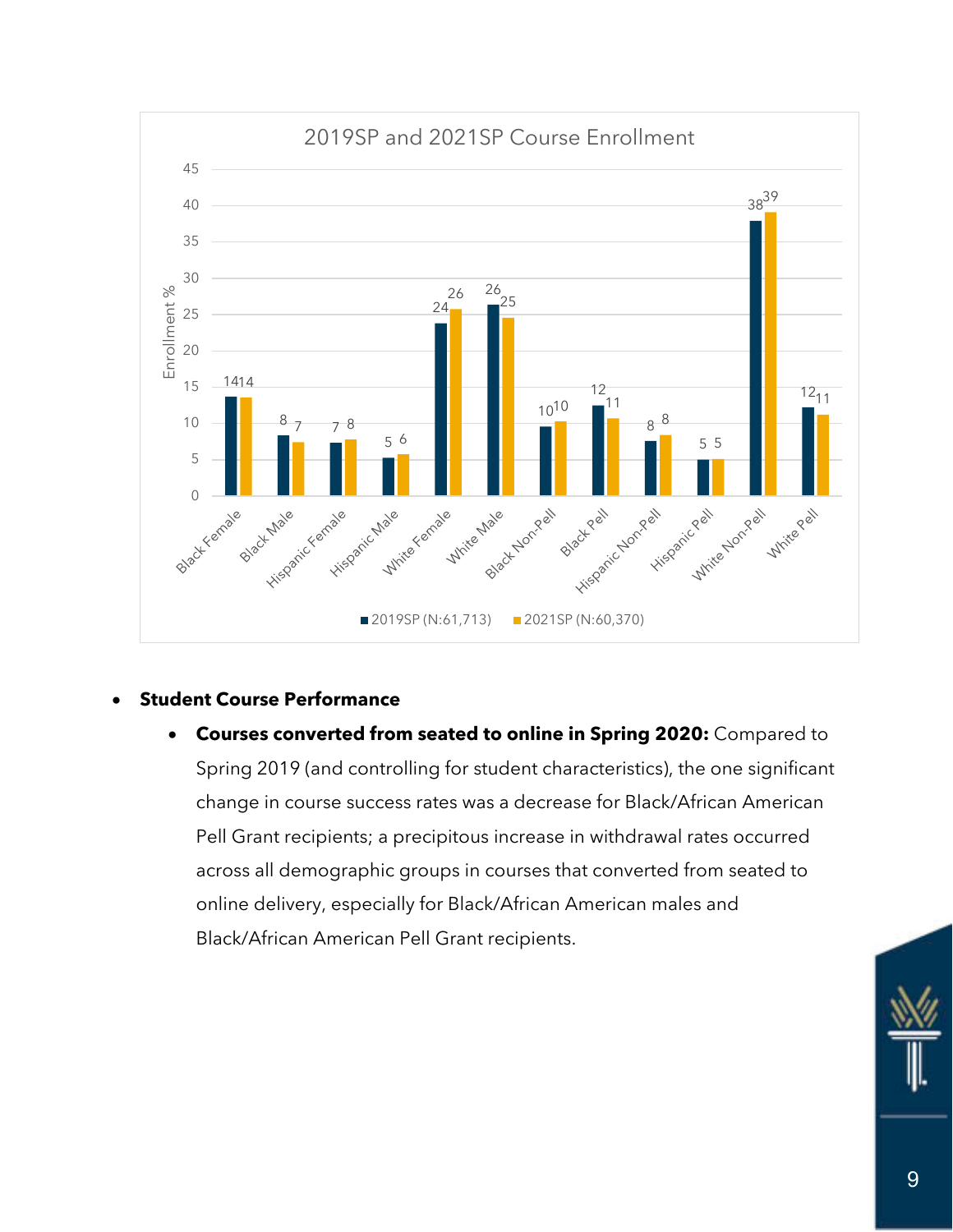

- **Online courses in Fall 2020, Spring 2021 (compared to pre-pandemic):**  Across all demographic groups, withdrawal rates decreased and success rates increased in online courses.
- **Overall, rather than widening, equity gaps** in performance between most majority and minority subgroups **actually narrowed** in the semesters during the pandemic compared to semesters before the pandemic, particularly between White/Caucasian Pell non-recipients and Black/African American Pell recipients. Notable increases occurred in the following:
	- success rate gap between White/Caucasian males and Hispanic/Latinx males in Fall 2020
	- withdrawal rate gap between White/Caucasian males and Black/African American males in Fall 2020
	- withdrawal rate gap between White/Caucasian males and Hispanic/Latinx males in Fall 2020.

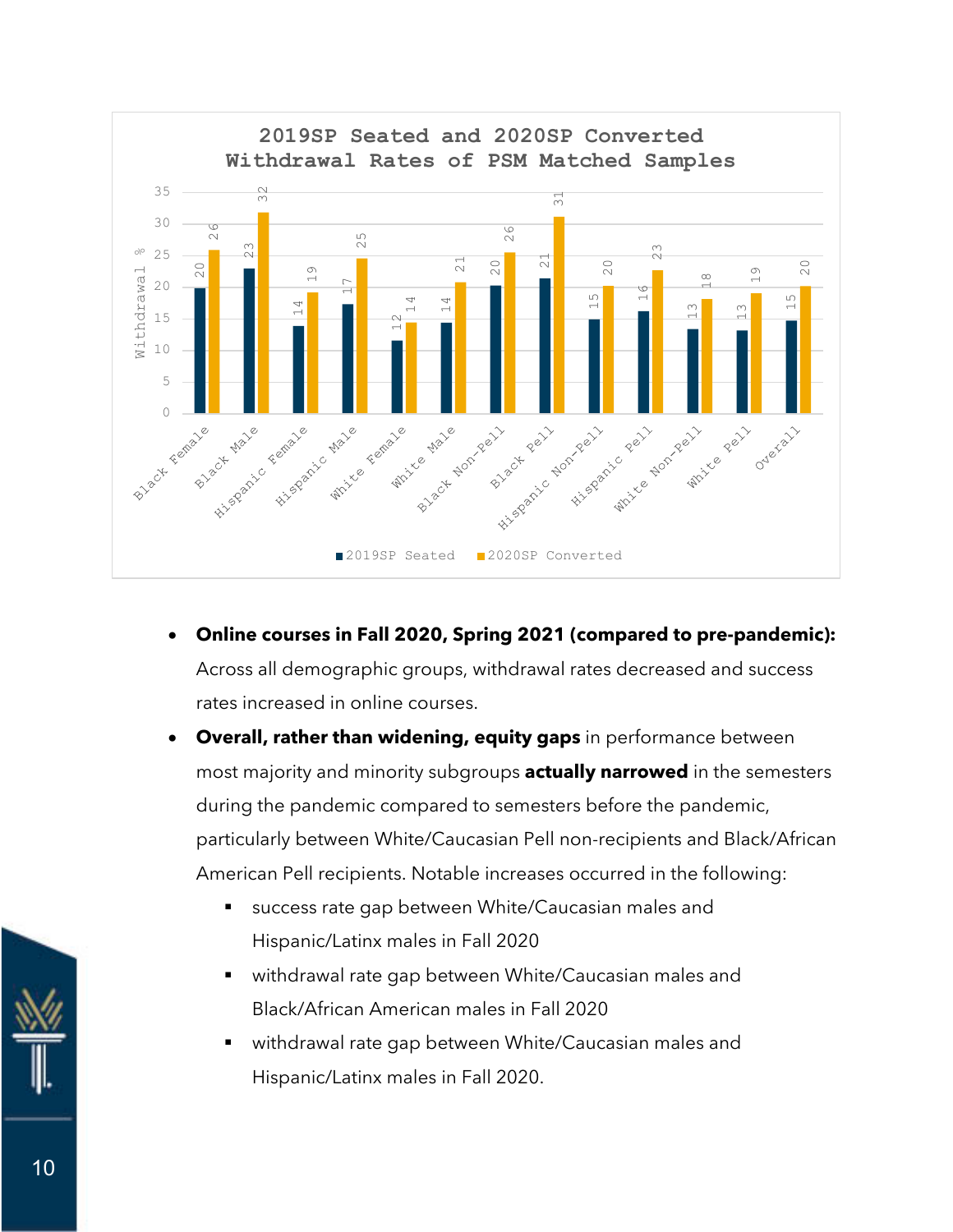



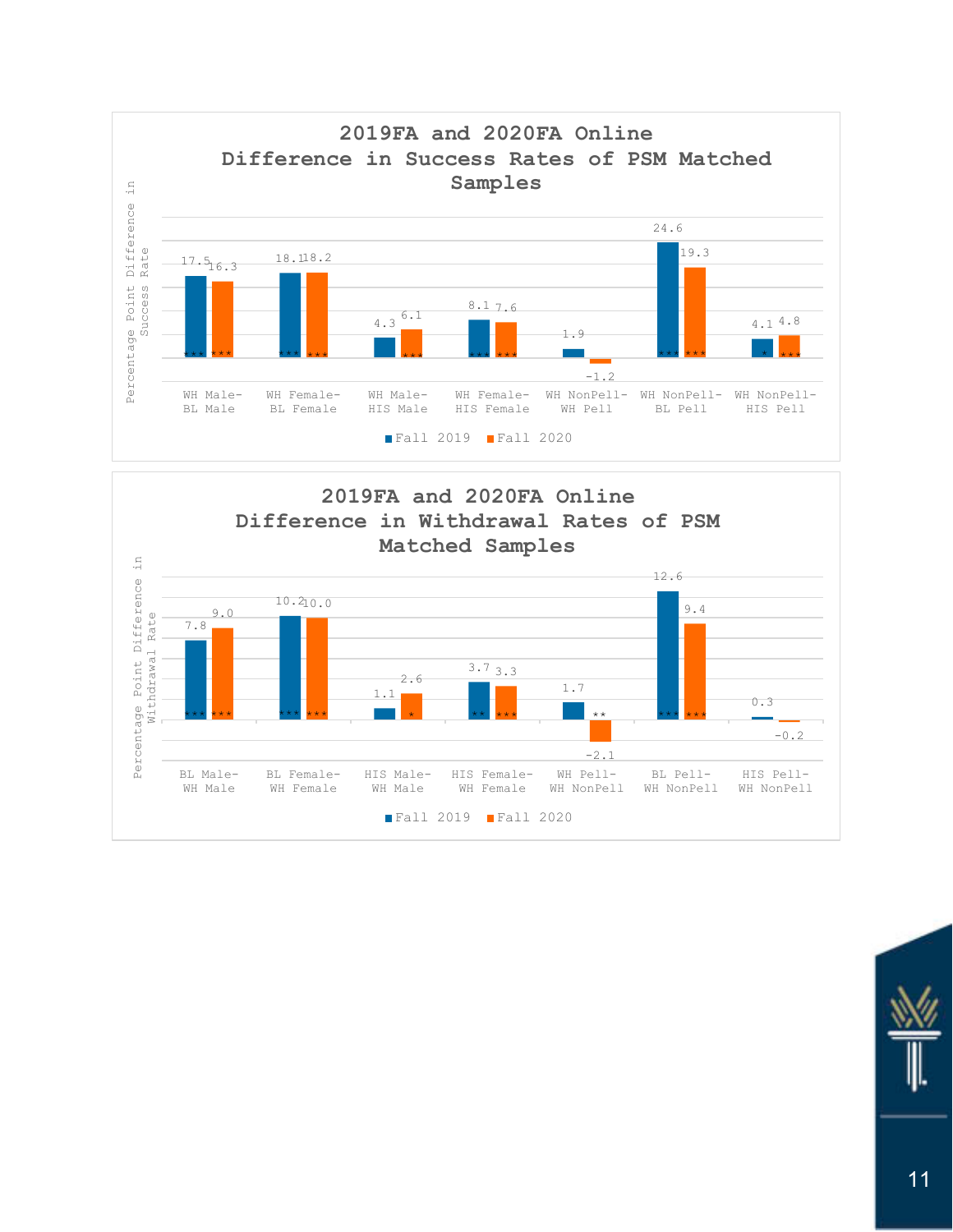



### **CONCLUSION**



Qualitative feedback from students, faculty, staff, and administrators indicated consensus in the belief that necessary changes were made and additional supports and resources were provided in an intentional effort to circumvent the pandemic's potential impact on access and outcomes for the college's most vulnerable students. Findings from the statistical analyses offer an early indicator that these efforts helped to mitigate the impact on equitable access and equitable outcomes for the students